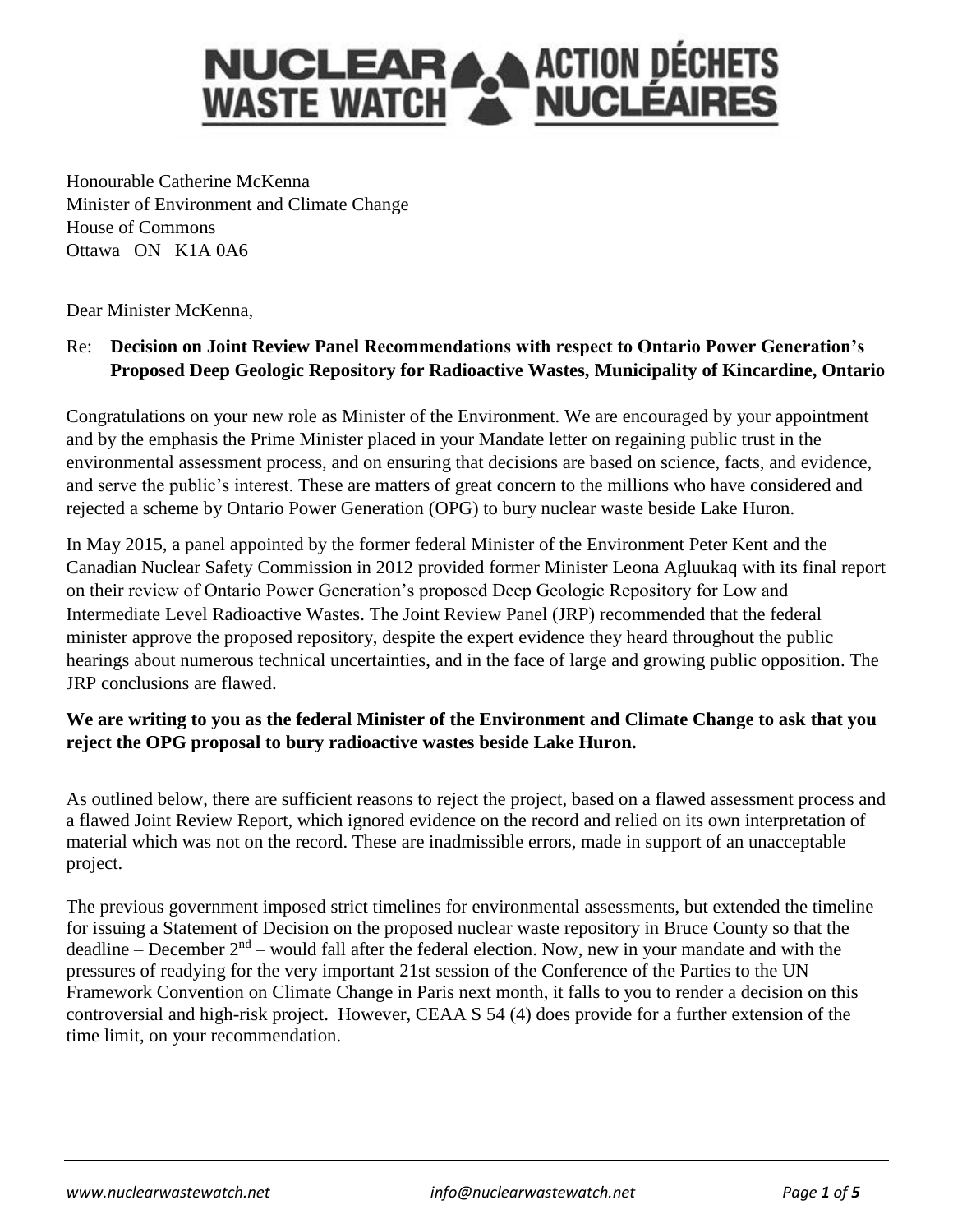### Project and Review Summary

In brief, Ontario Power Generation is proposing to construct a series of caverns 680 metres below-surface in a band of limestone, and to transfer into those caverns 200,000 cubic metres of nuclear waste. Some of these wastes – called "low level" radioactive wastes – do not require extra barriers to shield workers from radioactivity, although they are still hazardous. Other wastes, classified as "intermediate" wastes, are highly radioactive. Elements of these wastes will remain dangerously radioactive for hundreds of thousands of years, and some for even far longer than that.

At the end of a nine year review the proposed DGR project has too many unknowns. For example:

- Ontario Power Generation's characterization and inventory of the wastes remains incomplete.
- The rate at which gas will be generated by deteriorating metal waste containers is still unknown; this is important, because these gas pressures can cause fracturing that could speed the release of radionuclides out to the biosphere.
- The chemical stability of some wastes, such as ion exchange resins, is uncertain over time.
- Many of the "design" decisions have not yet been made, including important features like the seal for the vertical shafts that connect the underground repository to the environment.

However, many things that are known about the Project cause concern, such as:

- The only example Ontario Power Generation offered of a similar deep geologic repository for radioactive wastes, the Waste Isolation Pilot Plant in New Mexico, is no longer operating after an underground fire and loss of containment resulted in radioactive releases to the surface in 2014.
- Management of the wastes through placement in the proposed DGR will cost approximately four times more than above-ground options, with current cost estimates at over \$2 billion; OPG's pattern of persistently underestimating costs for nuclear projects over the last several decades suggests that real costs are more likely to be in the \$6 to \$10 billion range.
- Ontario Power Generation's proposal (2011) is for 200,000 metres<sup>3</sup> but in August 2013 Ontario Power Generation acknowledged on the public record that they intend to double the amount of waste to be placed in the proposed DGR and will seek a licence amendment after they receive a project approval based on the original volume; the final use and size of the proposed DGR remain unknown.
- 179 municipalities representing more than 22 million people have passed resolutions opposing OPG's proposed waste repository
- the large and growing public opposition includes many elected representatives in the U.S.; for example, on November 5, 2015, six U.S. Senators and 26 U.S. Representatives, from a number of Great Lakes states wrote to Prime Minister Trudeau urging him to block the deep geological repository; on September 26, 2015 the Great Lakes Legislative Caucus, a nonpartisan group of state and provincial lawmakers from eight U.S. states (Illinois, Indiana, Michigan, Minnesota, New York, Ohio, Pennsylvania and Wisconsin) and two Canadian provinces (Ontario and Quebec) passed a resolution opposing the OPG proposed nuclear waste repository or any nuclear waste repository in the Great Lakes Basin.
- This project is an unacceptable risk to the world's largest fresh water supply: the Great Lakes.

During 33 days of hearings in 2013 and 2014 it became abundantly clear that Ontario Power Generation's proposal was still very much in flux. It also became apparent that the Canadian Nuclear Safety Commission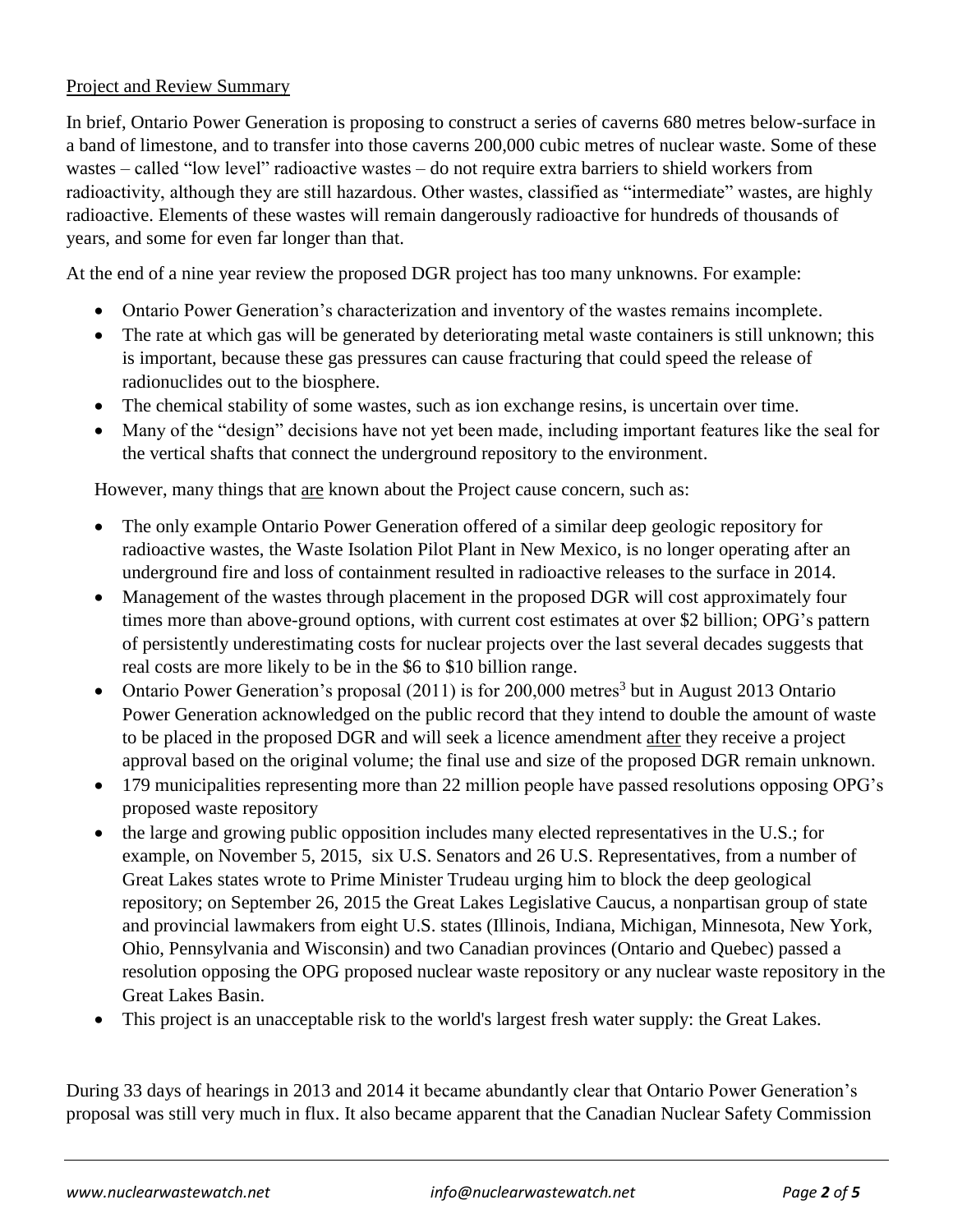(CNSC) staff, who were attending the hearings daily, were operating as advocates rather than impartial assessors of Ontario Power Generation's incomplete proposal. CNSC staff repeatedly told the Review Panel that key decisions could be left until after an approval was issued by the Joint Review Panel; under this scenario the CNSC staff themselves would become the decision-makers.

The Joint Review Panel's 450 page report does a reasonable job of acknowledging the myriad issues raised through written submissions and hearing testimony by members of the public, independent experts, Saugeen Ojibway Nation, and the Panel's own experts. What is unreasonable is the Panel's complete dismissal of many of these issues, and the deferring of other issues to a future decision-maker. Simply leaving them unresolved – while recommending project approval – is unreasonable and concerning. In addition, the Panel report is flawed by internal contradictions and overly generalized statements which are not supported by the hearing record.

As the Joint Review Panel notes in the opening pages of its report, this Project is without precedent anywhere in the world. It is also an exercise in contradiction, as is the JRP report itself. For example:

- Ontario Power Generation argued that the repository is needed to remove the wastes from the surface and keep them "safe" from threats such as terror attacks or social collapse, yet Ontario Power Generation also contends that the wastes are safe at their present above-ground location, and continues to generate more and more of such wastes, including highly radioactive spent fuel which will have to remain on surface for decades due to heat and radiation levels.
- The Joint Review Panel contends that the proposed site was preferred above others primarily because it would avoid risks associated with further transportation, yet the wastes from the Darlington and Pickering generating stations continue to be transported long distances to the Western Waste Management Facility, adjacent to the proposed site of the repository.
- The Joint Review Panel recommends in their report that "OPG should minimize the volume of waste stored in the DGR" but in the same report states that doubling the volume of waste (with the addition of decommissioning waste) would not change project outcomes.
- The Joint Review Panel acknowledges that there are uncertainties related to many technical aspects of the project but asserts that these same aspects, in combination, provide confidence in the Project.

### Conclusion

The evidence presented to the Joint Review Panel by expert consultants retained by the Review Panel, by independent scientists and engineers, and by other hearing participants establish that the project's proposed design and site geology is **uncertain**, the project is **unacceptable** to the public and the residents of the Great Lakes basin, the project is **unnecessary** for the management of the wastes, and **unaffordable** from a costbenefit perspective.

The undersigned organizations urge you to issue a Decision Statement informing Ontario Power Generation that the environmental assessment of its proposal to bury nuclear waste beside Lake Huron has been rejected.

### **Respectfully submitted on November 18th, 2015 by the undersigned organizations:**

| Algoma Manitoulin Nuclear Awareness | Ontario |
|-------------------------------------|---------|
| Algonquin Eco Watch                 | Ontario |
| Alliance for a Clean Environment    | U.S.    |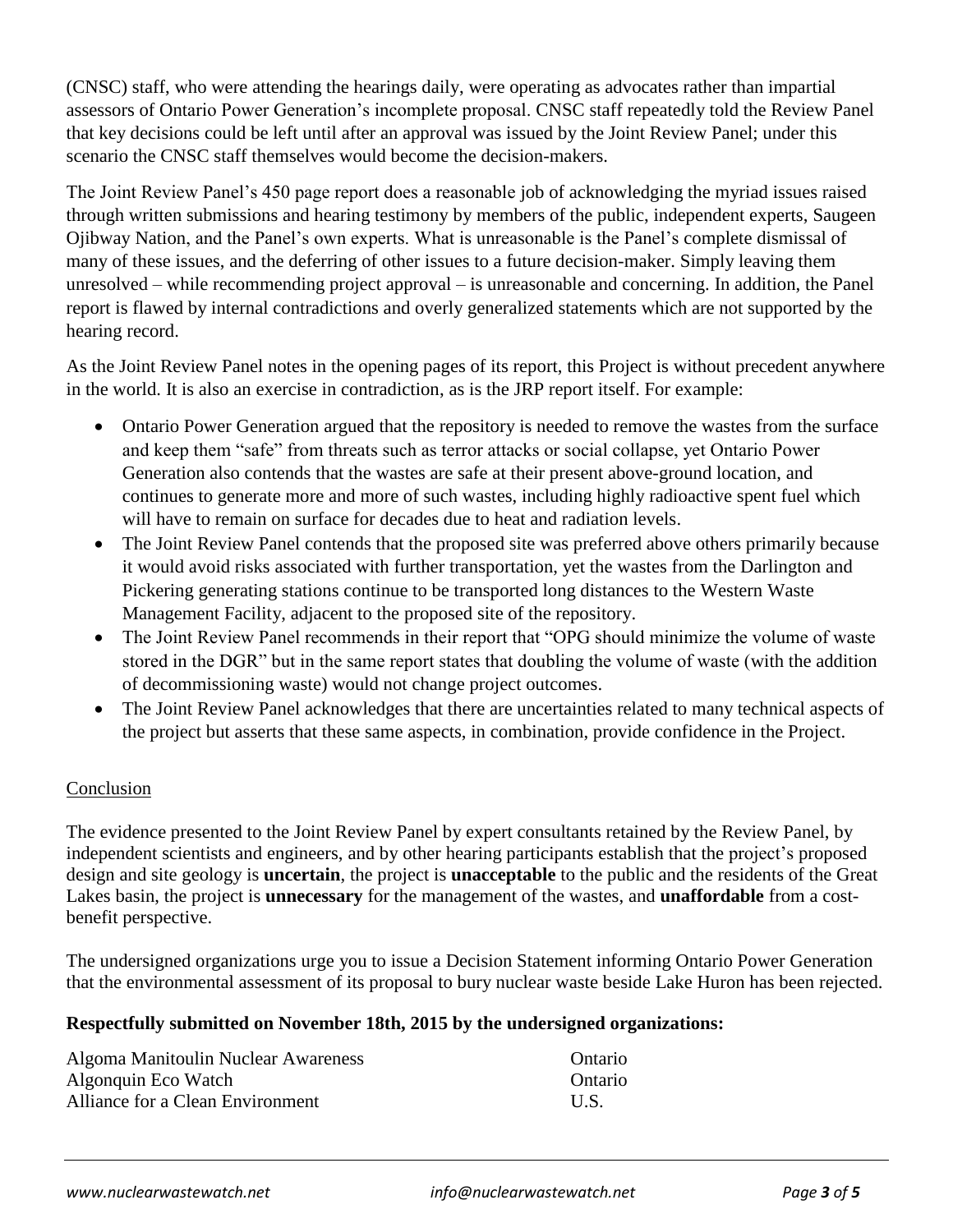| Alliance to Halt Fermi 3                                              | U.S.    |  |
|-----------------------------------------------------------------------|---------|--|
| <b>Beyond Nuclear</b>                                                 | U.S.    |  |
| Blue Water Coalition Against Deep Geological Repositories             | Ontario |  |
| Bruce Peninsula Environment Group (BPEG)                              | Ontario |  |
| <b>Canadian Coalition for Nuclear Responsibility</b>                  | Ontario |  |
| <b>Canadian Environmental Law Association</b>                         | Ontario |  |
| ChenangoDelawareOtsego Gas Drilling Opposition Group (CDOG)U.S.       |         |  |
| <b>Christians for the Mountains</b>                                   | U.S.    |  |
| Citizens Concerned About Nuclear Waste in Elliot Lake                 | U.S.    |  |
| Citizens Environment Alliance of Southwestern Ontario                 | Ontario |  |
| <b>Citizens for Alternatives to Chemical Contamination</b>            | U.S.    |  |
| Citizens' Resistance at Fermi 2 (CRAFT)                               | U.S.    |  |
| Citizens' Clearinghouse on Waste Management                           | Ontario |  |
| Citizens' Network on Waste Management                                 | Ontario |  |
| <b>Coalition for a Nuclear Free Great Lakes</b>                       | U.S.    |  |
| <b>Committee for Future Generations</b>                               | Canada  |  |
| <b>Concerned Citizens for Nuclear Safety</b>                          | U.S.    |  |
| Concerned Citizens of Hornepayne                                      | Ontario |  |
| <b>Concerned Citizens of Renfrew County</b>                           | Ontario |  |
| Council for Public Health in Mining Communities                       | Canada  |  |
| Don't Waste Michigan                                                  | U.S.    |  |
| Durham Nuclear Awareness (DNA)                                        | Ontario |  |
| <b>Ecological Options Network, EON</b>                                | U.S.    |  |
| Fairmont, Minnesota Peace Group                                       | U.S.    |  |
| <b>Grand River Environmental Network</b>                              | Ontario |  |
| <b>Great Lakes Environmental Alliance</b>                             | U.S.    |  |
| Greenpeace US                                                         | U.S.    |  |
| Huron Environmental Activist League                                   | U.S.    |  |
| Huron Grey Bruce Citizens Committee on Nuclear Wastes                 | Ontario |  |
| les Artistes pour la Paix                                             | Canada  |  |
| <b>Living Rivers</b>                                                  | U.S.    |  |
| Lone Tree Council                                                     | U.S.    |  |
| Manitoulin Island Cycling Associates (MICA)                           | Ontario |  |
| Michigan Safe Energy Future - Shoreline Chapter (MSEF-SH)             | U.S.    |  |
| Michigan Stop The Nuclear Bombs Campaign                              | U.S.    |  |
| National Council of Women of Canada                                   | Ontario |  |
| Northwatch                                                            | Ontario |  |
| <b>Nuclear Energy Information Service</b>                             | U.S.    |  |
| Nuclear Information and Resource Service (NIRS)                       | U.S.    |  |
| <b>Nuclear Resister</b>                                               | U.S.    |  |
| Nukefree.org                                                          | U.S.    |  |
| Nukewatch                                                             | U.S.    |  |
| Oak Ridge Environmental Peace Alliance                                | U.S.    |  |
| <b>Ontario Clean Air Alliance</b>                                     | Ontario |  |
| Physicians for Global Survival                                        | Ontario |  |
| Physicians for Social Responsibility                                  | U.S.    |  |
| Physicians for Social Responsibility - Kansas City                    | U.S.    |  |
| Portsmouth/Piketon Residents for Environmental Safety & Security U.S. |         |  |
| Provincial Council of Women of Ontario                                | Ontario |  |